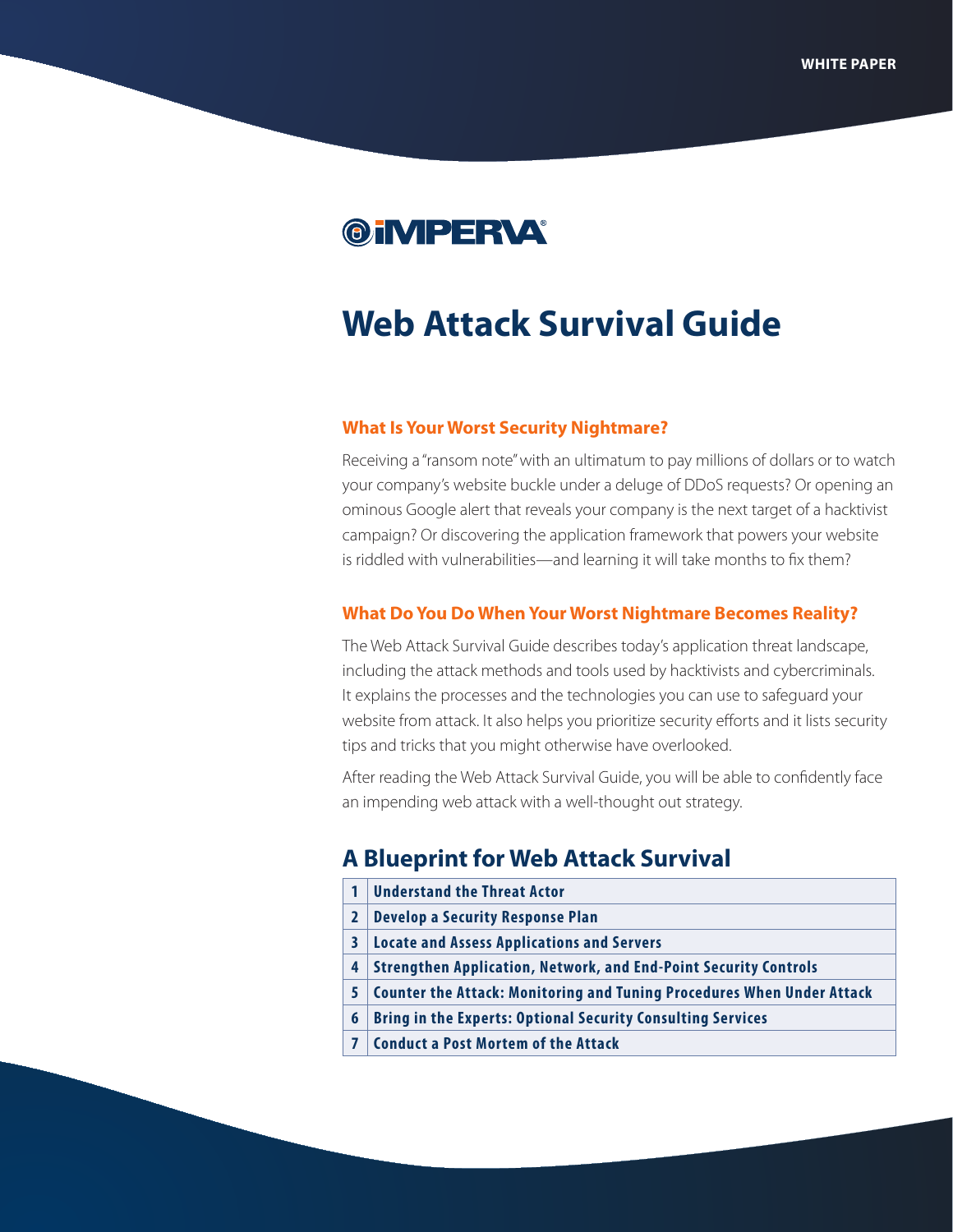74% of organizations received a DDoS attack in the past year<sup>1</sup>

86% of all websites have at least one serious vulnerability<sup>2</sup>

75% of all cyber-attacks target web applications $3$ 

33% of all websites had at least one serious vulnerability every day of the year in 20124



*DDoS Attack Tools Used by Hacktivist and Commercial DDoS Services*

# **The State of Application Security**

# **The Application Threat Landscape**

Web applications sit at the top of the list of hackers' favorite attack targets. In fact, 75% of all cyber-attacks target web applications. Most websites suffer dozens of attacks per day and some sites sustain, on average, up to 26 attacks per minute.

While web attacks are not new—they have existed since the dawn of the Internet—one attack trend is the emergence of hacktivism and prolonged attack campaigns.

## **Rise of Hacktivism**

Hacktivism vaulted onto the scene and into the collective imagination in late 2010, with the emergence of hacktivist groups like Anonymous, LulzSec, and Anti-Sec. Initially targeting financial institutions, Anonymous and its imitators quickly moved on to dozens of other government and business targets. Within two years, 58% of all data theft<sup>5</sup> was attributed to hacktivist attacks.

In 2012, new players, like the Syrian Electronic Army, AnonGhost, and Iranian Cyber Army, joined the party and launched a spree of attacks against U.S. banks and other western targets. Many of these attacks combine traditional web attacks, like SQL injection and cross-site scripting, with Distributed Denial of Service (DDoS) assaults. Hacktivist attacks not only pose public relations disasters for the targeted companies, but many also result in costly data breaches and prolonged website outages.

# **Distributed Denial of Service (DDoS) Attacks Go Commercial**

Besides the specter of hacktivism, organizations must contend with DDoS attacks launched by competitors or cyber extortionists. These industrialized DDoS attacks can be extraordinarily powerful—hundreds of times greater than typical bandwidth levels, reaching over 300 Gbps or more. And DDoS attacks are becoming more advanced in order to outwit conventional security controls. Instead of simply inundating targets with a flood of TCP or UDP packets, many DDoS attacks now exploit application and database flaws.

# **Fighting Back**

Every day, hackers unleash massive attack campaigns designed to take websites offline, steal confidential data, and deface content. Fortunately, organizations can prepare for and repel these attacks. Based on feedback from application security consultants and from IT security personnel on the front lines of attack, this survival guide lays out a step-by-step plan to fend off web threats.

- 4. "State of Web Security," Ponemon Institute
- 5. 2012 Data Breach Investigations Report," Verizon Business, 2012

<sup>1.</sup> "2012 Data Breach Investigations Report," Verizon Business, 2012

<sup>2.</sup> "WhiteHat website Security Statistic Report," WhiteHat Security, 12th Edition

<sup>3.</sup> Gartner Research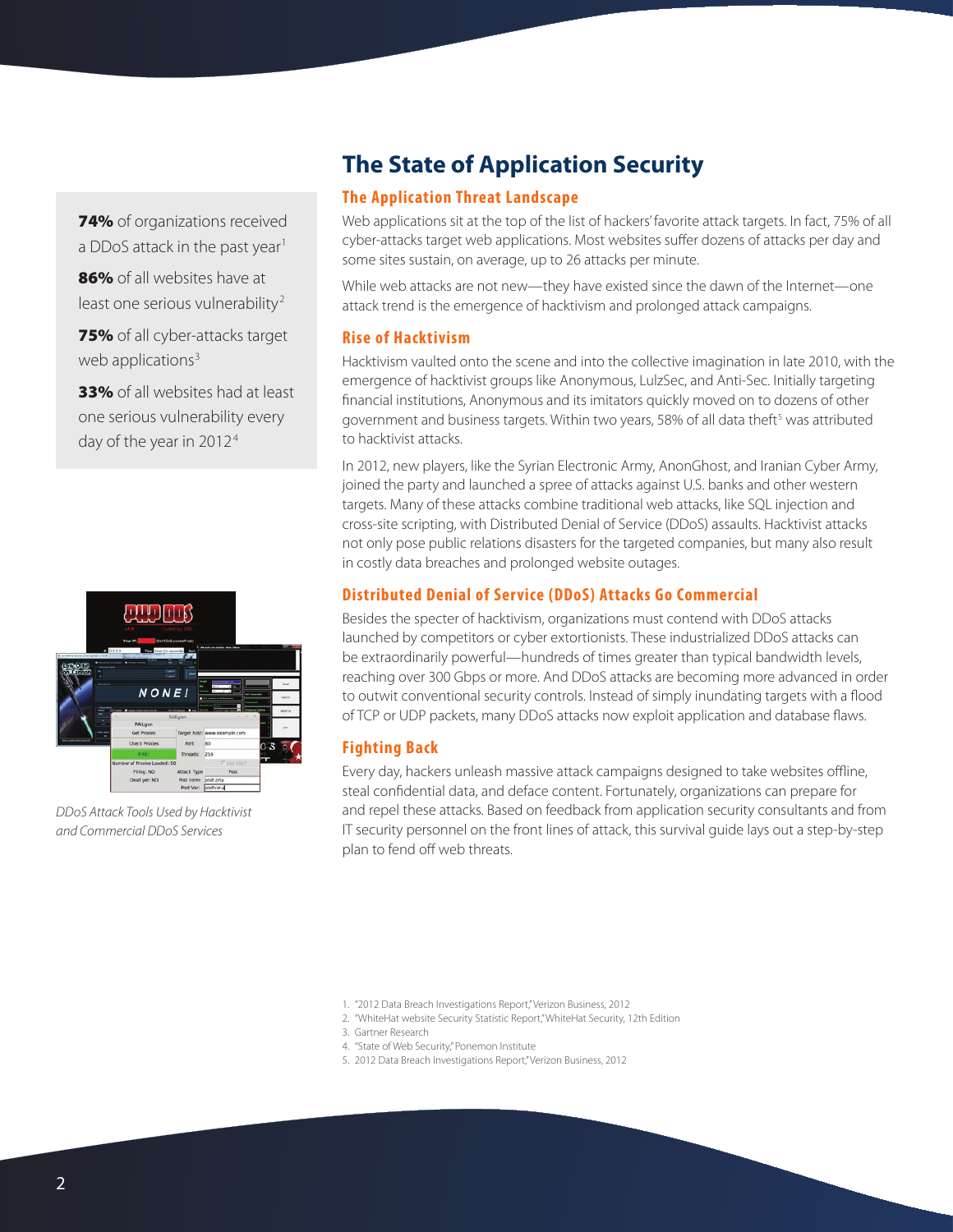# **Web Attack Survival: Step-by-Step Strategy**

# <span id="page-2-0"></span>**Step 1. Understand the Threat Actor**

To prepare for an attack, the first step is to understand the threat actor. What enemy do you face? A well-known hacktivist group such as Anonymous or the Syrian Electronic Army? A script kiddie? Industrialized cybercriminals? Research their attack techniques and identify the tools that they use.

#### **Monitor Social Media**

If hacktivists have threatened your organization, then track social media sites such as Twitter, Facebook, and YouTube for updates about their attack methods and timelines. Hacktivists may discuss vulnerabilities or weak points of your site.

Hacktivist groups will also disclose the types of DDoS attack tools that volunteer recruits can use to attack your site. Armed with this information, you can create application security signatures to easily block these attack tools.

With several recent attacks, hacktivists have published "booster packs" that configure attack tools to exploit web vulnerabilities or URLs in the targeted websites. Be aware of the contents of these booster packs, so you can implement policies to repulse them.

Profiling cybercriminals is more challenging than profiling hacktivists, simply because cybercriminals do not advertise their methods or strategies. Unless you monitor hacker forums, your best option is to talk to peers in your industry about attack sources, techniques, and tools.<sup>7</sup> Be sure to read hacker intelligence reports and security research that pertain to your industry.

 **"If you know your enemies and know yourself, you will not be imperiled in a hundred battles... if you do not know your enemies nor yourself, you will be imperiled in every single battle."**

-Sun Tzu, The Art of War<sup>6</sup>

<sup>6.</sup> Although over-quoted, Sun Tzu's suggestions—from preparation, to the art of deception, to battle tactics—are surprisingly apropos for defending against web attacks.

<sup>7.</sup> Security information sharing and analysis organizations include [National Council of ISACs](http://www.isaccouncil.org), [Financial Services ISAC,](https://www.fsisac.com) SANS [Internet Storm Center](https://isc.sans.edu), and [National Healthcare ISAC.](http://www.nhisac.org)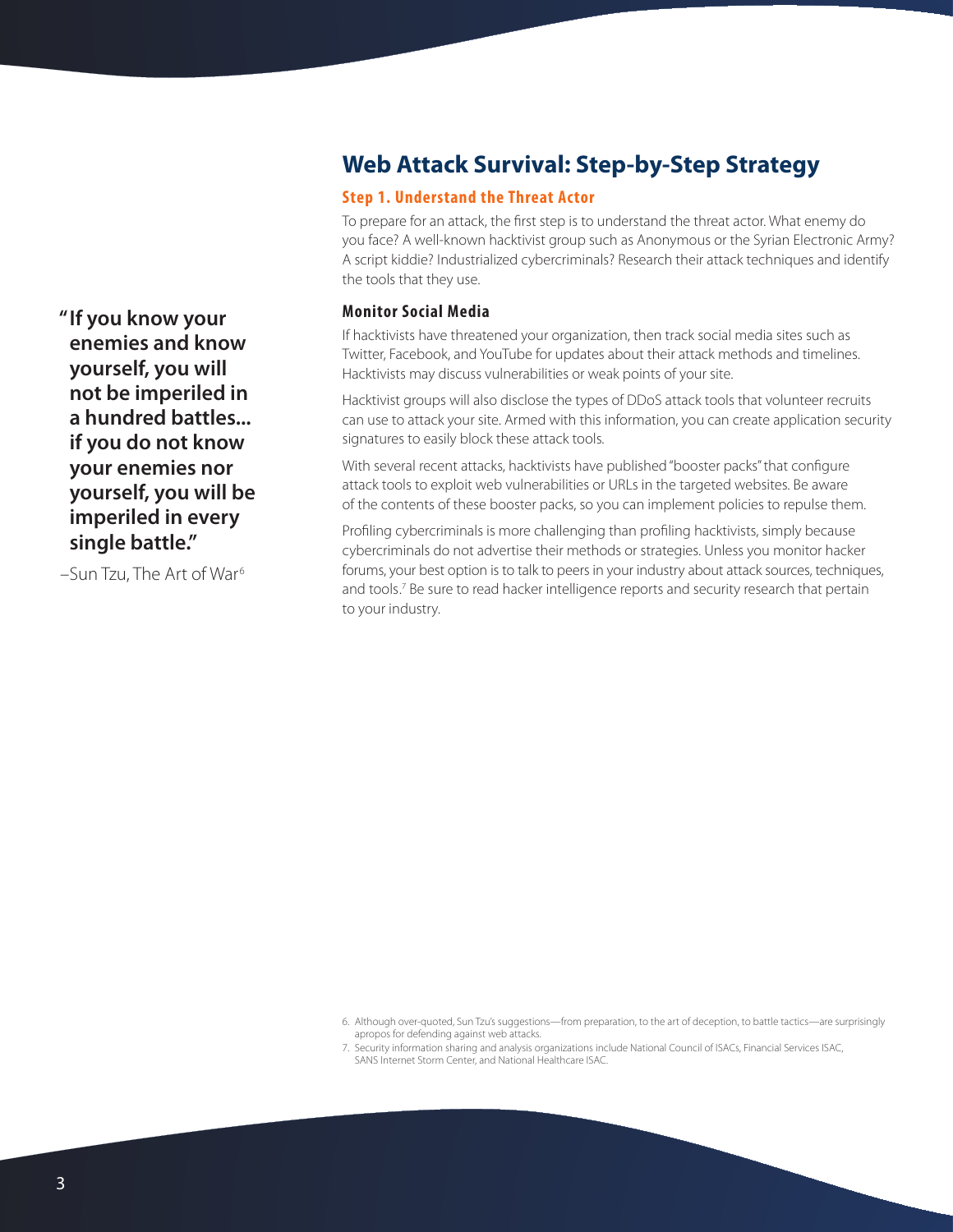#### **CHANGE IS UNAVOIDABLE**

**Your incident response team may need to apply security policies quickly during an attack. Determine whether you need to relax your internal approval processes to ensure you can rapidly adapt to changing attack vectors.**

#### **SECURITY TIP**

DO: Keep your response plan information, network diagrams, and IP address schemes secure.

**DON'T:** Email your network architecture and contact lists to the entire security department or store them in a public file share titled "Steal me first."

# <span id="page-3-0"></span>**Step 2. Develop a Security Response Plan**

If your organization is the target of a specific attack campaign, like a DDoS attack or a hacktivist attack, then you should organize an incident response team that will manage security response efforts. The response team may potentially need to be available aroundthe-clock. Depending on the severity of the attack, assign 24x7 coverage to assure that someone is available to respond to new threats, immediately.

The security response team will most likely be composed of IT security personnel, but may include members from the networking and application development teams.

#### **Red Team**

Create a "red team"—a team of security engineers that will look for vulnerabilities that attackers could exploit. The red team should evaluate all potential risks including, application, network, end-user, social engineering, and even physical threats.

## **Your Little Black Book of Contacts**

Prepare a contact list with the names, phone numbers, and email addresses of the following groups:

- 1. IT security (including members of your security response team), IT operations, networking, application development, database administration, legal, and executive management
- 2. DNS and Internet Service Providers
- 3. DDoS Protection Services
- 4. Relevant security specialists or consultants—for example, record the contact information of field engineers at your web application firewall (WAF), Security Information and Event Management (SIEM), and Intrusion Prevention System (IPS) vendors. You may need to enlist their help when you are under attack.

#### **Document Network and Server Information**

Gather network and server information, including:

- 1. IP addresses of web servers, databases, DNS servers, network firewalls, web application firewalls, database firewalls, and routers and switches
- 2. Disaster recovery IP addresses, if applicable

Also, prepare network architecture diagrams of all data centers at risk. If architecture diagrams already exist, review them, and make sure they are up-to-date.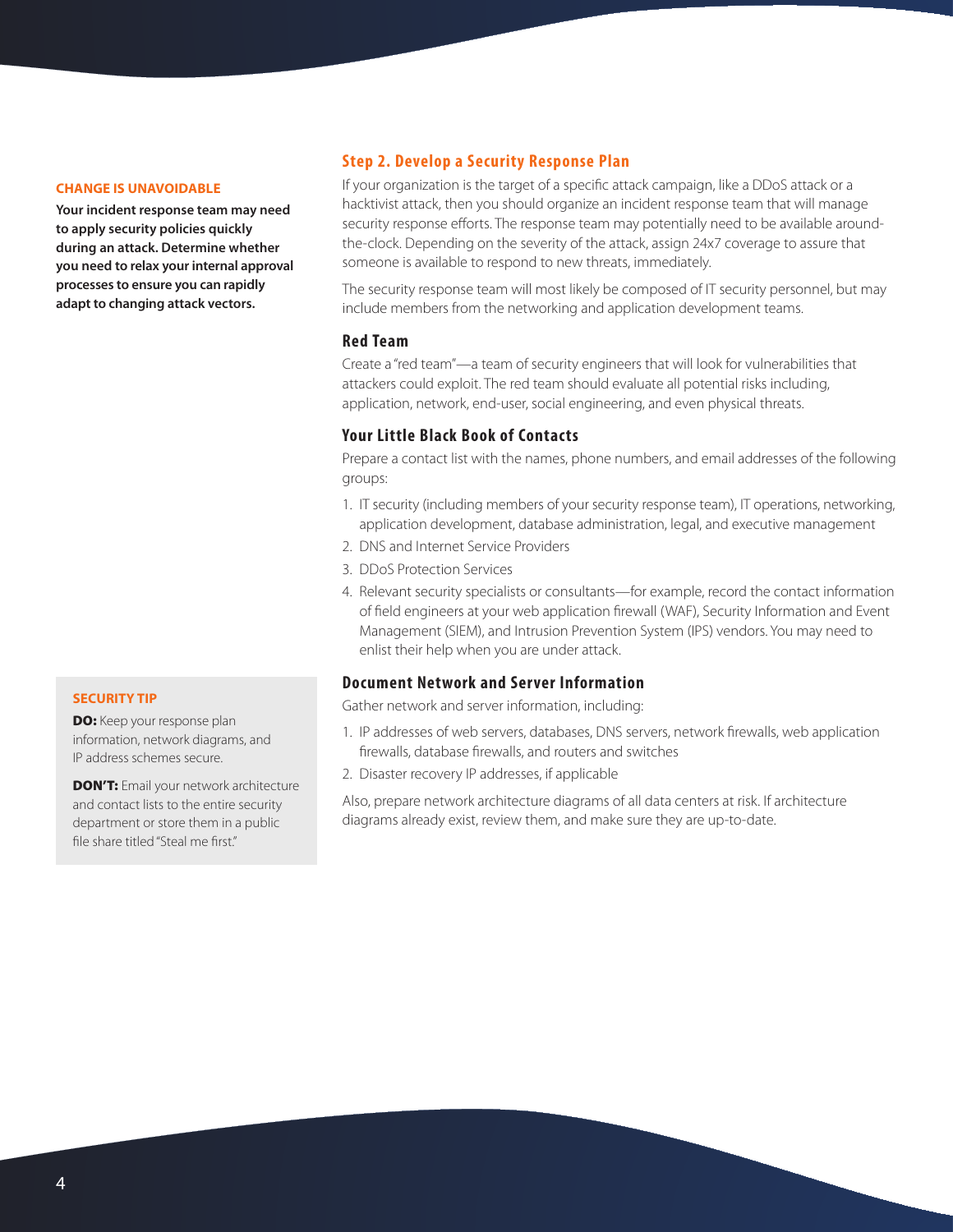## **Notify Executive Management and Employees**

When you know about an impending attack, inform your executive management team about the threat and provide periodic status updates. In addition, you may need to warn company employees of the attack. For DDoS attacks, notify all relevant users of potential application or network downtime.

If your organization faces a hacktivist attack or a targeted attack, instruct users to update any non-secure passwords and educate them about the risk of phishing attacks. Prepare your IT personnel for social engineering threats. Ask them to verify any IT helpdesk and password change requests.

Hackers may resort to physical attacks when necessary. Secure employee laptops, cables, and network devices.

#### **Establish a War Room**

Designate a war room that will be "ground zero" for all planning and communications during the web attack. The war room will be a centralized place to review security updates and to strategize defense schemes. Choose a location to conduct security operations such as an existing Security Operations Center (SOC), Network Operations Center (NOC), or even a private conference room.

## <span id="page-4-0"></span>**Step 3. Locate and Assess Servers and Applications**

Even if you have documented your servers in network architecture diagrams, it is still important to scan your network for rogue servers and applications. Application developers or QA testers may have spun up new web applications or databases; other departments may have deployed unsanctioned applications. Until you have scanned your network and located all servers and applications, you cannot completely assess your risks.

#### **Classify, Classify, Classify**

Once you have located your applications and databases, determine which ones contain sensitive data like Personally Identifiable Information (PII), Personal Healthcare Information (PHI), credit card numbers, or intellectual property. Determine which applications are needed for your business to function properly. Even if your corporate website does not contain sensitive information, it may still be a top target for attack, because it is the most visible to customers and partners.

Once you have identified your servers and applications and determined which are the highest risk, prioritize your efforts on these assets.

**ASSIGN A "GENERAL" for the war room. This person will be in charge of all high-level security decisions during the attack.**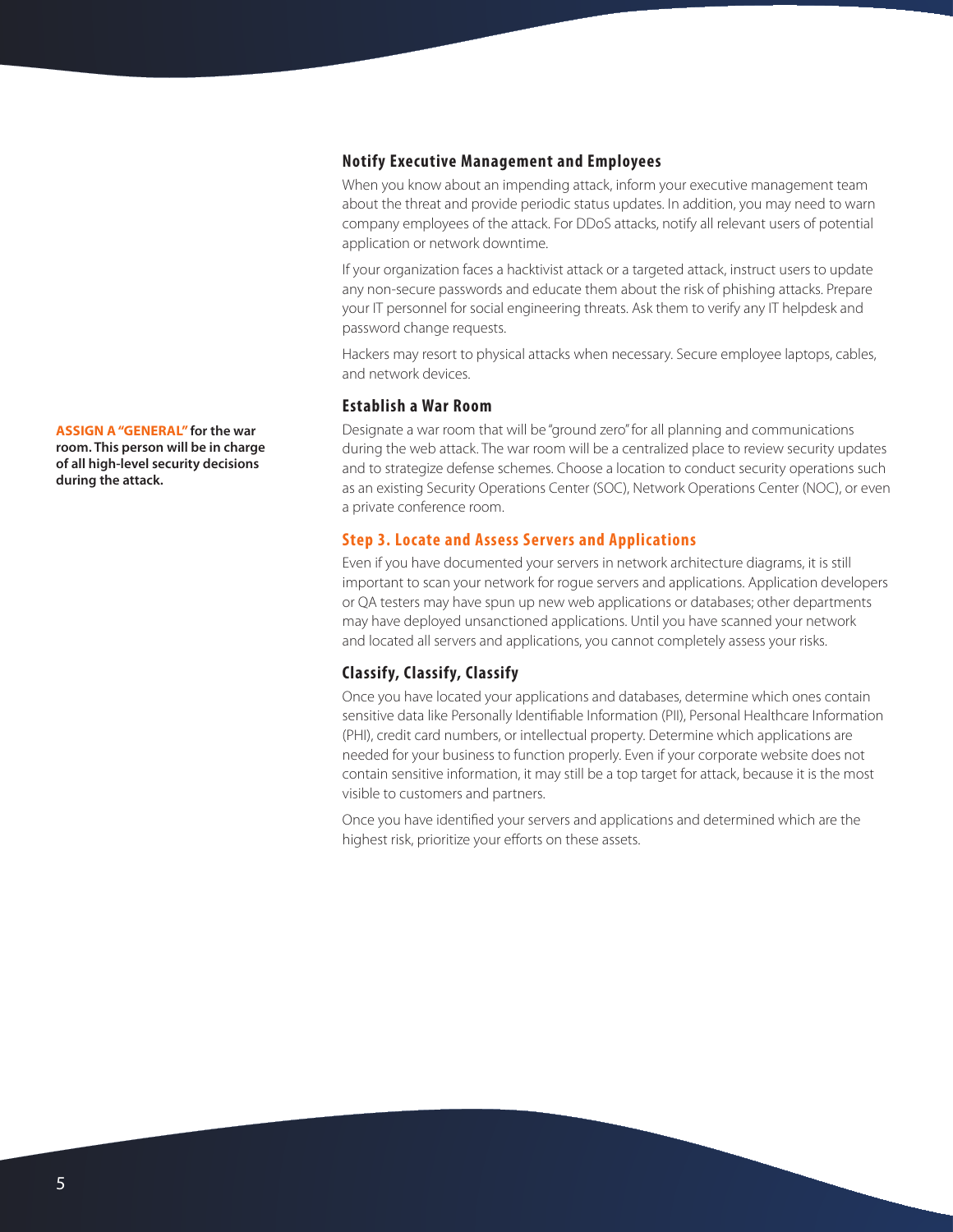#### **USE A COMBINATION OF DIFFERENT**

**SCANNERS to test your applications. Each scanner may find unique vulnerabilities.**

#### **INCLUDE THE SAME TOOLS USED BY**

**HACKTIVISTS**—**such as the Havij SQL injection tool and free application scanners—in your scanning arsenal.**

#### **Look at the Cloud**

Digital assets today are not just limited to the devices on the physical network. Be sure to locate third-party applications like CRM systems, intranet applications, email applications, and internally developed websites that are hosted in the cloud. These applications may contain confidential information. Hacktivists have targeted externally hosted applications in the past, so it is essential to make sure these applications are secure.

#### **Scan Your Network and Applications for Vulnerabilities**

One of the most important steps for fortifying your applications is to test them for vulnerabilities. Scan your servers and networking devices for system vulnerabilities and unpatched software. More importantly, scan your web applications using a purpose-built web application scanner. Network scanners are a starting point, but only web application scanners will uncover the application vulnerabilities that hackers are most likely to exploit.

Do not limit your assessments to your corporate website. Scan all of your applications, including partner portals, CRM applications, extranets, and other potential attack targets. All of these sites could be brought down by hackers and, therefore, damage your company's brand.

To prepare for an application DDoS attack, analyze the URLs in your applications that connect to a backend database and could potentially be an attack target, such as the login, registration, password change, or search pages. Submit application forms with characters like wildcards to determine if they are susceptible to business logic exploits.

Once you have scanned your applications, fix identified vulnerabilities and rescan your applications. If time constraints prevent you from fixing all vulnerabilities, then focus your efforts on virtually patching critical vulnerabilities in your high-risk applications.

#### **Assess Databases**

Since sensitive data is typically stored in databases, verify these databases are secure by scanning them for vulnerabilities and configuration flaws. Based on the assessment results, determine if you need to apply any operating system or database security patches or any configuration changes.

To strengthen the security of your database servers, delete default database user accounts and disable unnecessary services like vulnerable database listeners. To fortify the underlying server from attack, disable any unneeded services such as Telnet, FTP and rlogin.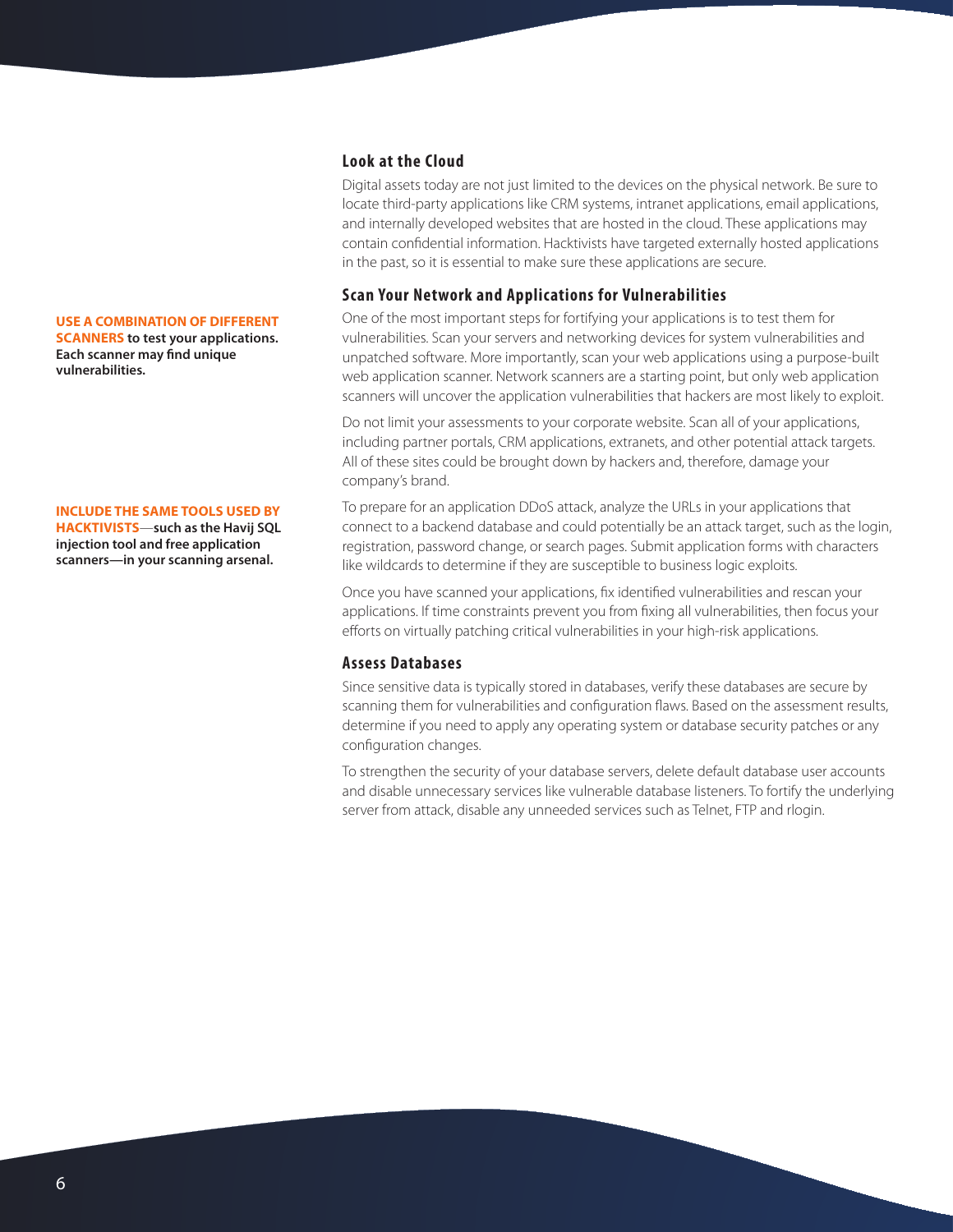#### <span id="page-6-0"></span>**Step 4. Strengthen Application, Network, and End-Point Security Controls**

After you have assessed and patched your applications and servers, you can ratchet up your defenses. To thwart a web attack, you should apply stricter web application, network and server-level security policies.

### **Protect Network Devices and Servers**

To prevent network and server attacks:

- Enforce stringent network firewall and Intrusion Prevention System (IPS) policies. Restrict inbound traffic to your web application servers to necessary services like HTTP and HTTPS. Configure IPS policies to block high and critical security violations.
- Install anti-virus or anti-malware software on your servers. Make sure virus, malware, and spyware definition files are up-to-date.
- Configure your database firewall to virtually patch unpatched vulnerabilities. The database firewall can also control access and block unauthorized queries to the database.

#### **Lockdown Web Applications**

Since the web application is the ultimate target of a web attack, organizations must focus their efforts on tuning and testing their web application firewall to stave off an impending attack. The following reflects a list of best practices to ensure your WAF will block all online threats.

- Review and tune the web application profile—also called the "white list" security model. Confirm that the profile is accurate:
- Check for URLs or directories that have been removed from the website, but still appear in the profile.
- Review acceptable characters and parameter value lengths in the profile and look for irregularities in the profile.
- Compare the application profile to vulnerability scan results to make sure that all URLs in assessment reports appear in the application profile and all URLs in the profile have been assessed by the scanner.
- Tighten profile policies to block on white-list security violations like parameter values with unauthorized characters such as brackets and question marks. Block excessively long form field values to prevent buffer overflows and SQL injection attacks.
- Configure the WAF to enforce HTTP protocol compliance. Review and tune protocolrelated security policies like double encoding, extremely long URLs, and malformed Apache URI messages. Enforcing HTTP protocol compliance, at least during the attack, will foil evasion techniques, as well as buffer overflow and DoS exploits.
- Ensure that standard web application firewall policies such as SQL injection and crosssite scripting (XSS) are enabled. All high risk attacks, such as directory traversal, remote file inclusion (RFI), local file inclusion (LFI,) and cross-site request forgery (CSRF), should be blocked.

#### **WORK CLOSELY WITH APPLICATION**

**DEVELOPERS when enforcing stricter profile policies. Developers can help analyze the profile for accuracy. They can also review security alerts to ensure that your new, heightened security controls did not block legitimate requests.**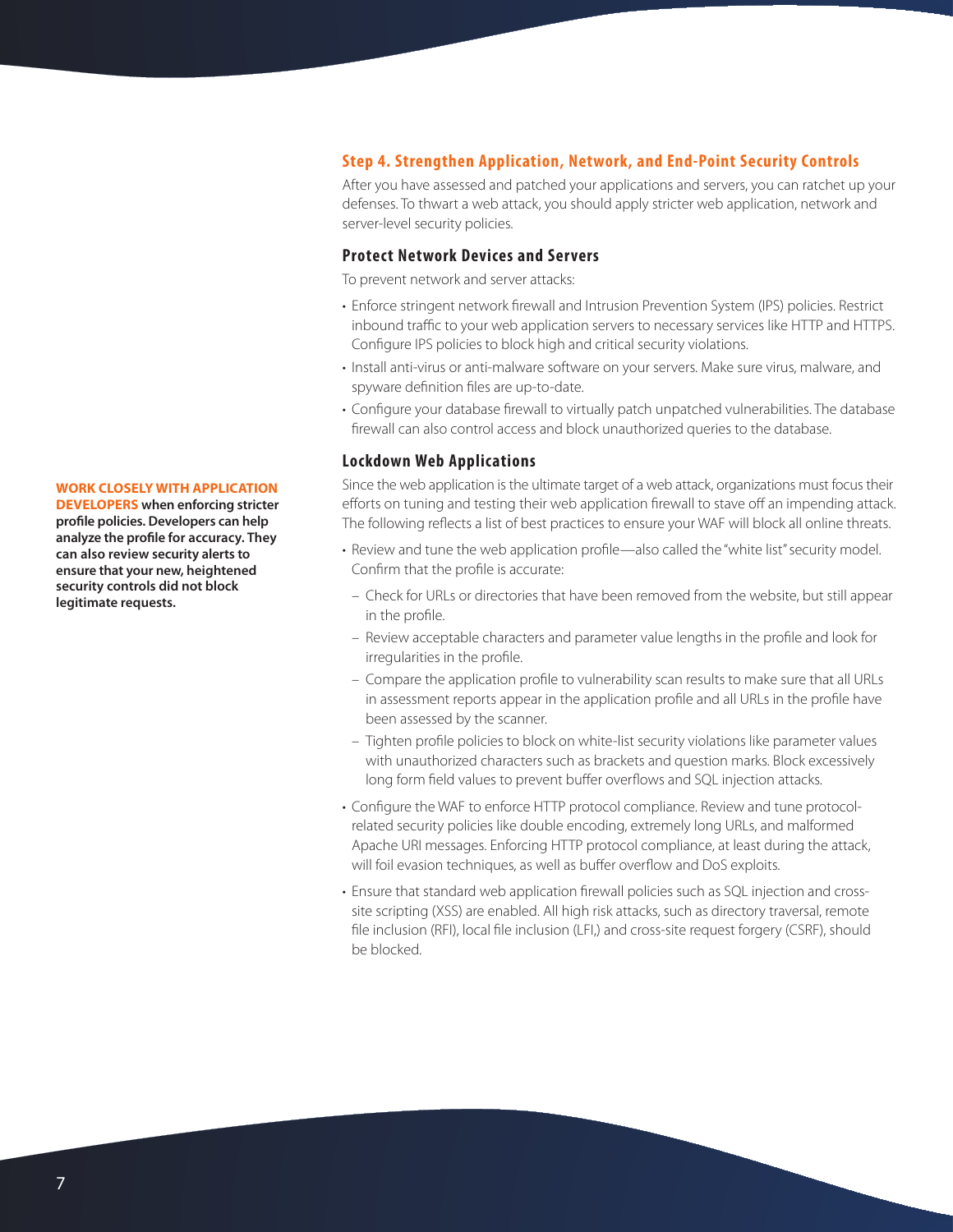**ALWAYS ON**

**Make sure you can manage all of your security products from an out-of-band network. Otherwise, they may be unreachable when you need them most—at the peak of a DDoS attack.**

- Block malicious sources that have attacked other websites. Leverage intelligence from the global community to stop malicious users and malicious attack strings used against your peers.
- Web application firewalls can detect requests from common scanning and hacking tools like Nikto, Paros, and Nessus based on header agent information. They can also block scanning tools by detecting a frequent number of security violations in a short period of time. To prevent attackers from uncovering vulnerabilities in your site, configure your WAF to block scanners and website reconnaissance.

If your organization hosts customer-facing, partner, or extranet applications in the cloud, ensure that these applications are protected by a WAF. Various solutions exist to safeguard hosted applications, including Security as a Service (SaaS) and virtual appliance-based web application firewalls.

# **Prevent Application DDoS Attacks**

Application-layer DDoS attacks, which account for over 25% of all DDoS attacks, are designed to overwhelm application resources or exploit application vulnerabilities. To stop application DDoS attacks, configure the following policies.

- Block high rates of requests in a short period of time by user, by IP address, and by session. For this DDoS mitigation rule and many of the subsequent rules, configure extended blocking policies—block the offending user for minutes or even hours after the initial violation.
- Block users that download large amounts of data in a short period of time. In addition, to prevent attackers from overwhelming server resources, block users that request multiple files with extensions like ".pdf", ".mp3", ".mpg", or ".mp4" in a short period of time.
- Block users that initiate multiple requests that cause extremely slow web server response times. Such users may be exploiting business logic flaws in the application. In addition, block users that perform multiple HTTP requests that result in web server errors, like 400, 405, or 503 error codes.
- Limit requests to high-risk URLs such as login pages and search pages. These pages are frequent attack targets. To prevent DDoS attacks targeting login pages, create policies that prevent:
- A. An excessive number of failed logins
- B. Multiple successful logins from the same user
- Many application DDoS attacks are launched by botnets. In addition, many attackers attempt to cloak their identity by using anonymizing services. To stop these high-risk sources, block known malicious IP addresses, anonymous proxies, and Tor networks.
- For hacktivist attacks, targeted organizations can monitor social media sites to learn which DDoS tools will be used to conduct the attack. To develop laser-precise DDoS mitigation policies, download the DDoS tool and test it. Look for unusual header or payload strings that can be used to create custom attack signatures. Then define new policies in your web application firewall to block these DDoS tools.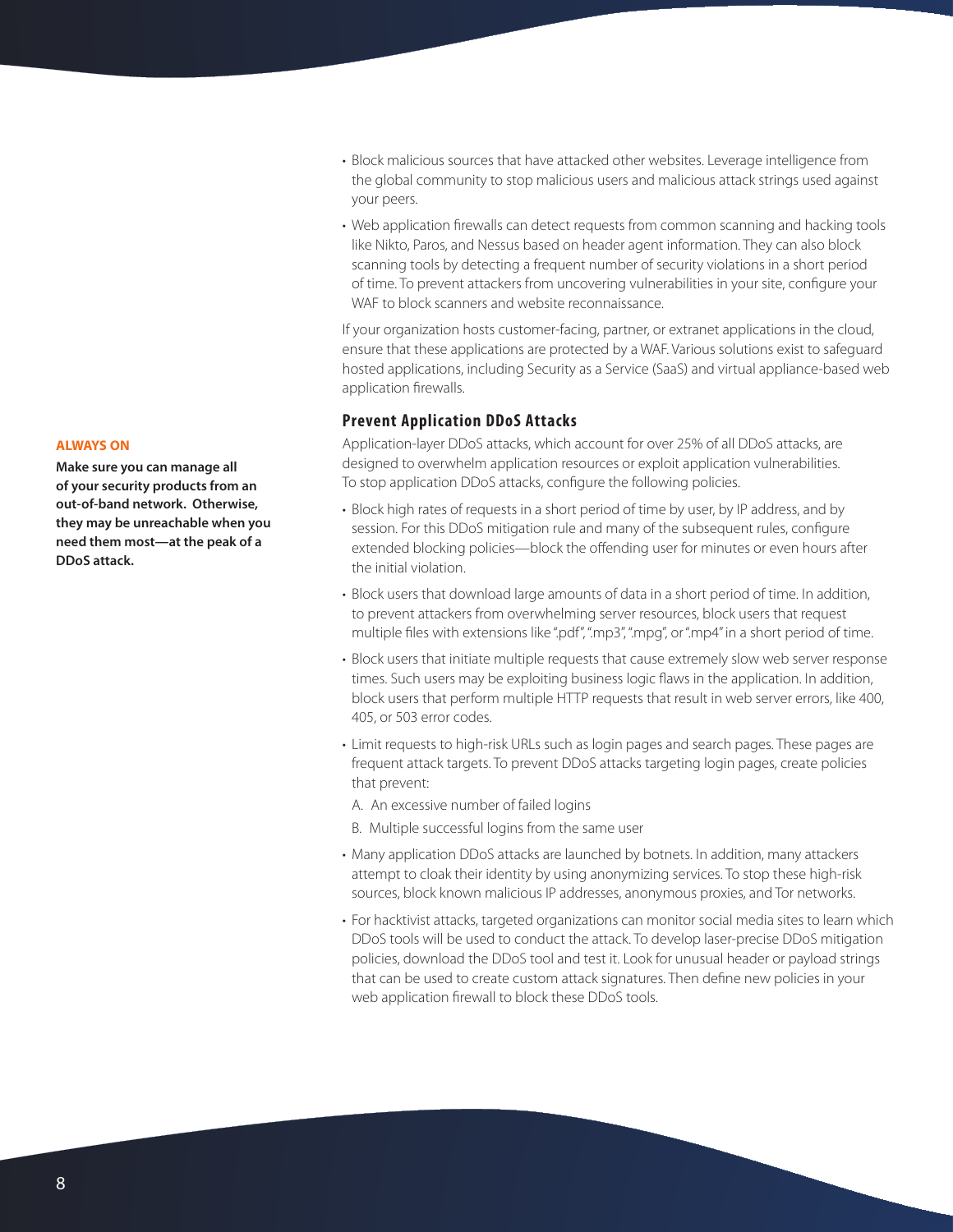#### **PREPARE!**

**To reduce the risk of downtime, develop bot mitigation and rate control policies before the attack occurs. Then, enable and adjust the policies when you are under attack.** 

 **"Prepare for a cyberattack as you would prepare for a hurricane. Have a strategy, supplies, and batten down the hatches before the storm starts. When it does start, stay calm and focus on protecting your most important assets."**

–Cyber Security Expert in Florida

# **Use Cloud-Based DDoS Mitigation Services to Stop Network DDoS Threats**

To combat network-layer, or volumetric, DDoS attacks, your network must be able to handle large volumes of traffic—to the tune of tens of gigabits, or even hundreds of gigabits, of traffic per second. To avoid expensive infrastructure and Internet bandwidth costs, many organizations rely on a cloud-based DDoS service to mitigate DDoS attacks.

Cloud DDoS mitigation services can scale on-demand to prevent massive attacks and ensure that malicious traffic never reaches your network.

When evaluating DDoS mitigation services, consider the following capabilities:

- Can the service block both network and application DDoS attacks?
- Can the service accurately detect bots? Can it present various challenges like browser checks and CAPTCHA tests to ensure that only malicious bots are blocked?
- Does the service support anycast DNS routing to ensure that its own DDoS filtering datacenters aren't targeted for attack?
- Does the service offer around-the-clock monitoring and tuning from security specialists?

### <span id="page-8-0"></span>**Step 5. Counter the Attack: Monitoring and Tuning Procedures When Under Attack**

Once the web attack is underway, your security response team should devote all available resources to monitor and manage the attack. For intense attacks, you may need to assign shifts to ensure coverage at night and on weekends.

Your security response team should continuously review security alerts from your web application firewalls.

- If attacks are coming from a specific geographic region, create policies to block requests from that region, if it does not represent an important segment of your customer base.
- Analyze bot activity and determine which URLs bots are targeting. Create bot mitigation rules that block bots from accessing those URLs.
- Look for attack patterns and tune policies to block those attacks. For example, if you determine that hackers are attacking a search page, create a policy to block users if they perform 10 search requests in a minute. Create a second policy to block users for 4 hours if they perform 25 requests in 10 minutes. Make it challenging for hackers to recognize the thresholds.

In addition to reviewing application security alerts and adjusting policies, monitor alerts from other networking and security equipment.

- Review log messages from your database firewall; look for unusual activity indicative of a breach.
- Analyze security alerts from network performance monitoring tools to detect bursts of traffic or performance issues.
- Examine aggregated log messages from routers, switches, web servers, and network security tools in your SIEM.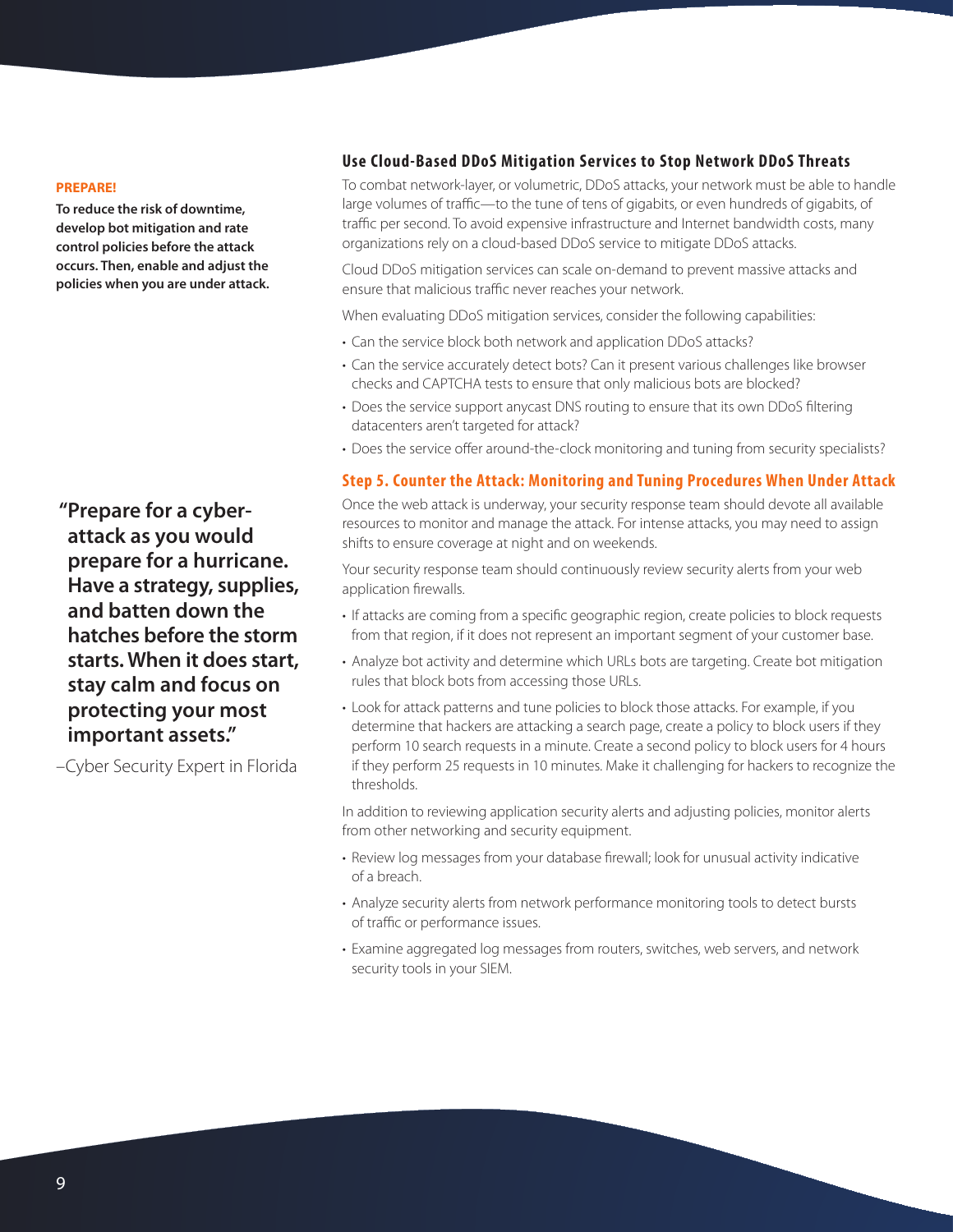Continue reviewing social media, hacker forums, Internet Relay Chat (IRC) rooms, and sites that catalog website defacements<sup>8</sup> for attack information or evidence that your site has been penetrated. Hacktivists often use the phrase "#TangoDown" on IRC channels to announce they have brought a website down.

Depending on the impact of the attack, it may be necessary to inform your organization's public relations and legal teams of any website outages or data breaches.

#### <span id="page-9-0"></span>**Step 6. Bring in the Experts: Optional Security Consulting Services**

If you face an impending attack and you're worried your organization might not have the experience or the expertise to counter it efficiently, consider engaging outside consultants to assist you through the process. Security consultants can help you prepare for an attack by evaluating your application infrastructure for weaknesses. They can also review your application defenses and help you fine-tune the policies of your security products, such as your web application firewall.

Security consultants can act as an extension of your own security response team during the attack, helping you monitor web attack traffic and adjust mitigation rules accordingly. Based on their extensive experience defeating web attacks, they can help ensure that your organization is well defended against any type of attack.

#### <span id="page-9-1"></span>**Step 7. Conduct a Post Mortem of the Attack**

According to several interview sources, when the web attack is over, the first order of business for your security response team will often be "to get a beer."9 After enduring a stressful and prolonged web attack, your security engineers will need some time to recover. However, once the dust has settled, your organization should conduct a post-mortem of the attack.

As part of the post-mortem, review the impact of the attack. Analyze security reports from your web application firewall to investigate attack trends. Examine alert logs from your WAF, your SIEM, and your network monitoring tools.

Your post-mortem assessment should address the following questions:

- Did your network suffer any downtime during the attack?
- Did the attack affect application performance or latency?
- Was any sensitive data compromised?
- What security technologies and processes were in place? Were they effective?
- What improvements can be made in the future?

Once you have completed your post-mortem, you will be better prepared to tackle future web attacks.

<sup>8.</sup> Zone-H lists recent of Website defacements at [www.zone-h.org/archive.](http://www.zone-h.org/archive)

<sup>9.</sup> Non-alcoholic beer and coffee are suitable alternatives.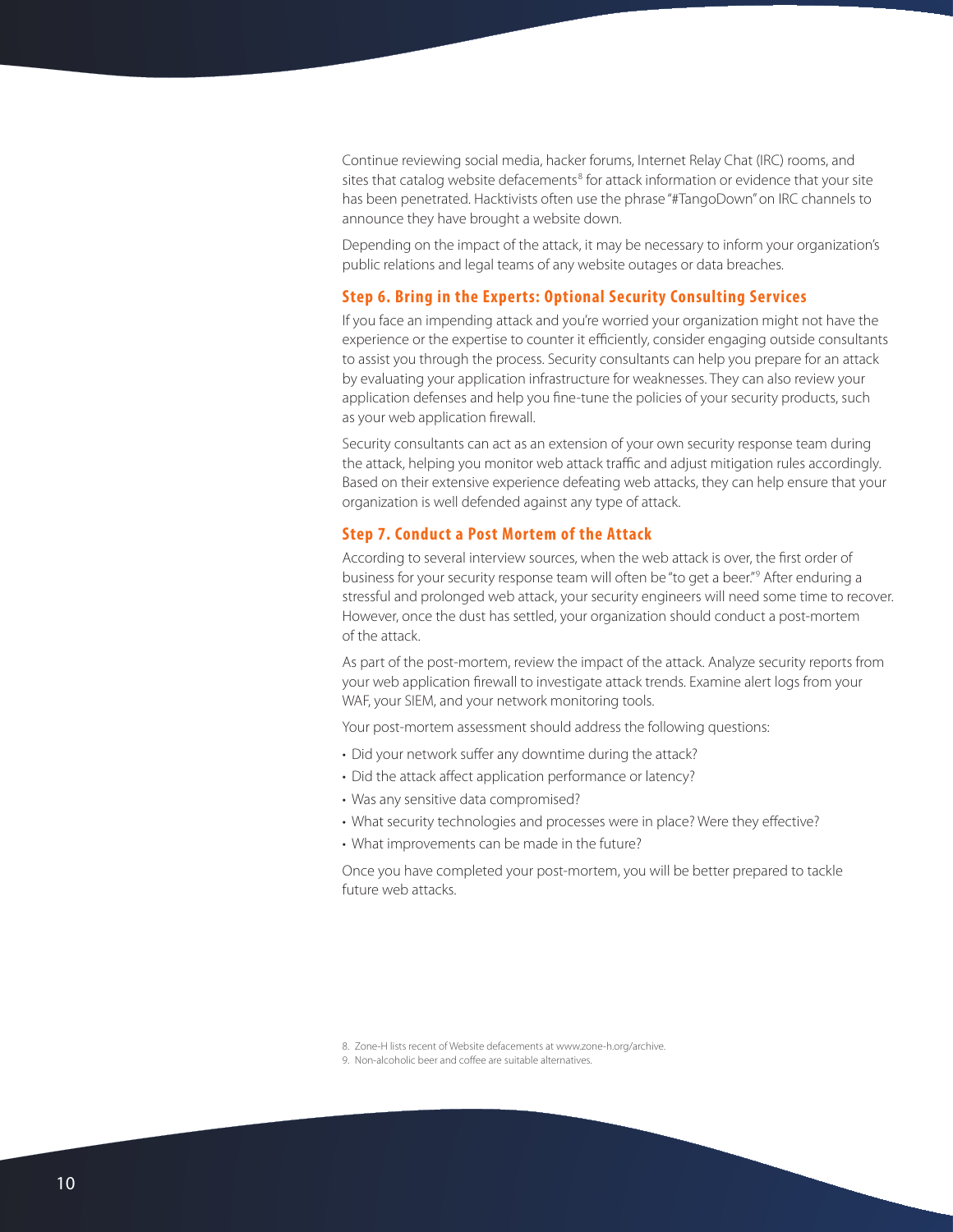# **Conclusions and Recommendations**

Web attacks vary drastically. A script kiddie probing an online retailer for credit card numbers uses starkly different attack methods than hacktivists trying to take down a Fortune 50 banking site. Attack tools change over time—hackers develop new attack tools to evade signature detection and outwit application developers. As a result, your response will need to be flexible.

By including interviews with a number of security experts on the front lines of cyberwarfare—the consultants that help enterprises prepare for, and triage attacks every day, and the security professionals that have locked down their own websites against attack—this survival guide successfully covers a vast swath of today's attacks. It provides an excellent starting point for any organization facing an imminent attack.

Regardless of their motivation, most hackers target websites they deem potentially vulnerable. Once they have exhausted their portfolio of attack techniques, they will move on to the next potential victim. As a result, if organizations can make their websites seemingly impenetrable to attack by implementing ironclad defenses such as real-time attack blocking, anti-automation, multi-gigabit bandwidth elasticity, and session protection, then hackers will move to easier prey.

By following the best practices outlined in the Web Attack Survival Guide, organizations can fortify their websites against threats like hacktivist attacks, application DDoS, and industrialized cyber-attacks.